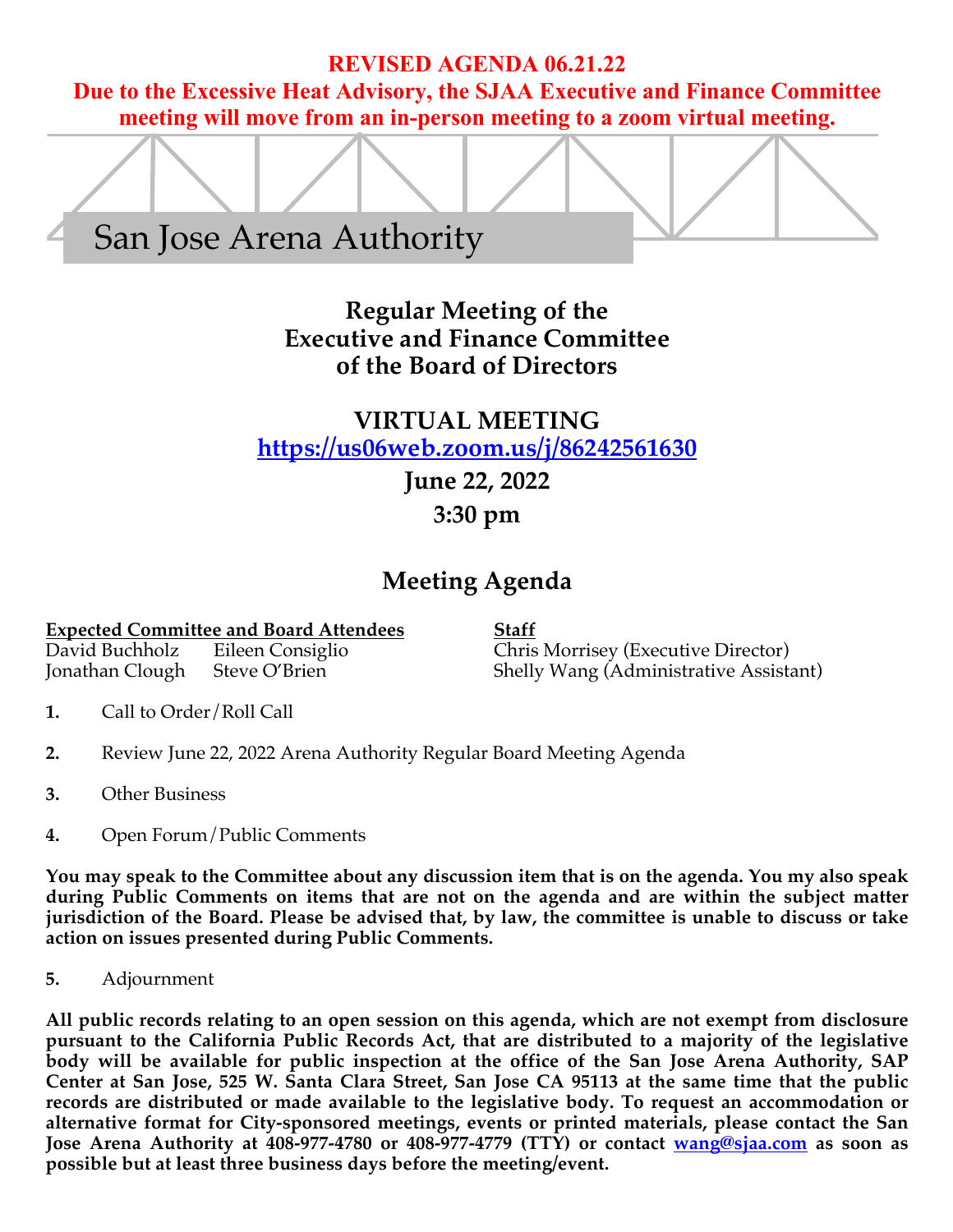**San Jose Arena Authority Regular Meeting of the Executive and Finance Committee of the Board of Directors June 22, 2022 Page 2**

## **\* CODE OF CONDUCT \* City Council Policy 0-37**

**The Code of Conduct is intended to promote open meetings that welcome debate of public policy issues being discussed by the City Council, their Committees, and City Boards and Commissions in an atmosphere of fairness, courtesy, and respect for differing points of view.**

## **\* COVID-19 NOTICE \***

**Consistent with AB 361 and City of San Jose Resolution Nos. 79485, 80237, 80266, 80290, 80323, 80343, 80363, 80400, 80445, 80481, 80507 and 80576 this meeting will not be physically open to the public and the Arena Authority Board Members will be teleconferencing from remote locations.**

**Members of the public may view, participate, and listen to the meeting by following the instructions listed below.**

How to attend the Arena Authority Board of Directors Meeting:

### ELECTRONIC DEVICE INSTRUCTIONS:

For participants who would like to join electronically from a PC, Mac, ipad, iPhone or Android device, please click this URL: **https://us06web.zoom.us/j/86242561630.** Please ensure your device has audio input and output capabilities. During the session, if you would like to comment, please use the 'raise hand' feature in Zoom conference call. (1) Use a current, up-to-date browser: Chrome 30+, Firefox 27+, Microsoft Edge 12+, Safari 7+. Certain functionality may be disabled in older browsers including Internet Explorer. Mute all other audio before speaking. Using multiple devices can cause an audio feedback. (2) Enter an email address and name. The name will be visible online and will be used to notify you that it is your turn to speak. (3) When the Chair calls for the item on which you wish to speak, click on "raise hand." Speakers will be notified shortly before they are called to speak.

### TELEPHONE DEVICE INSTRUCTIONS**:**

For participants who would like to join by phone, please dial **+**1-669-900 6833. When prompted, enter meeting ID: 8624 256 1630. Click \*9 to raise a hand to speak.

**June 21, 2022**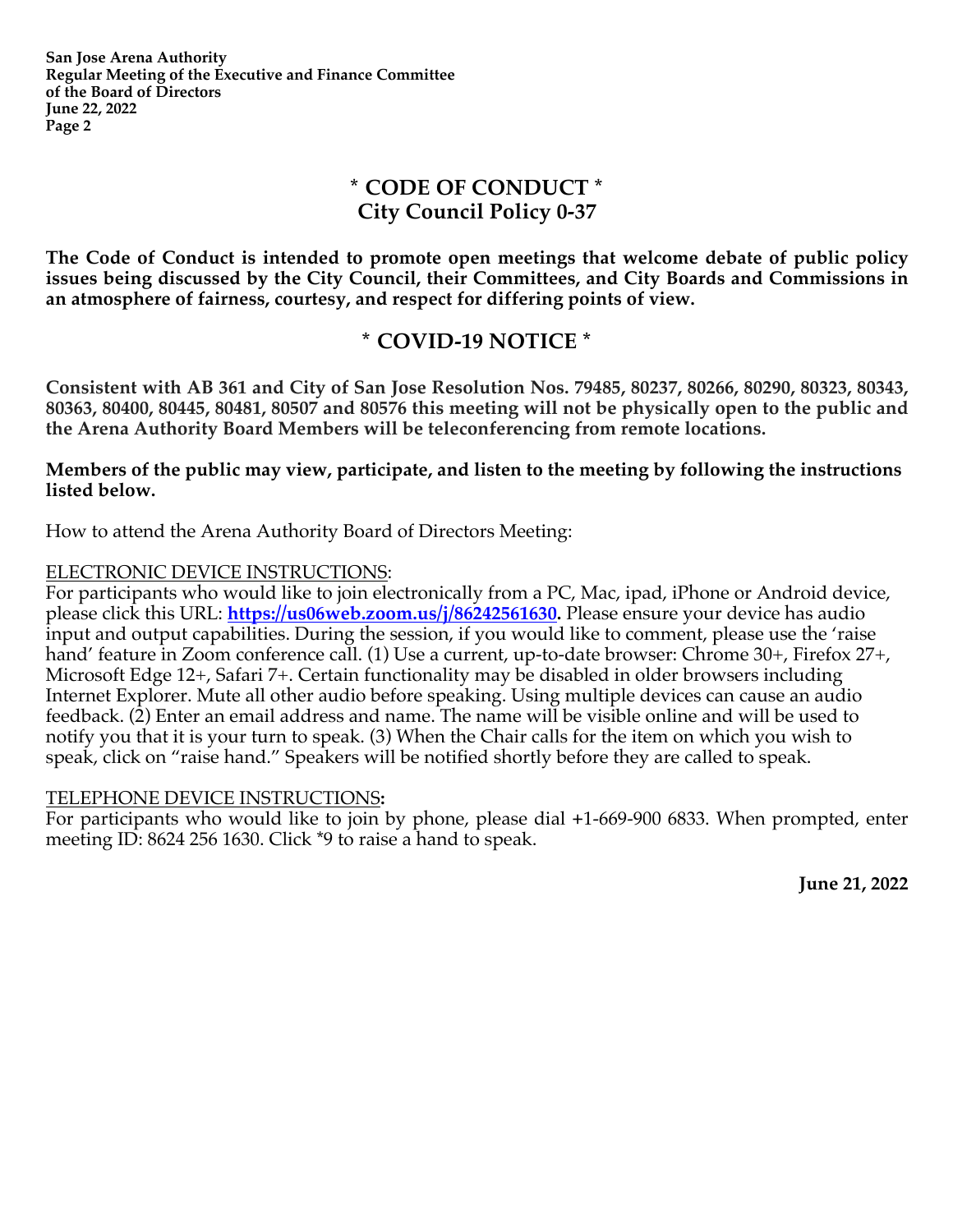## **REVISED AGENDA 06.21.22 - Due to the Excessive Heat Advisory, the SJAA Board meeting will move from an in-person meeting to a zoom virtual meeting. There will be no tour of the San Jose State Athletic Facilities.**



# **Regular Meeting of the Board of Directors**

## **Virtual Meeting**

**https://us06web.zoom.us/j/82086406622**

**June 22, 2022**

**4:00 pm**

## **Meeting Agenda**

*Expected Board Attendees Staff* Eileen Consiglio Colleen Reilly Dev Davis Lori Severino *Guests*

Chris Morrisey (Executive Director) David Buchholz Steve O'Brien Shelly Wang (Administrative Assistant) Jonathan Clough Miyuki One Bear Cameron Day (City Attorney's Office)

Jon Gustafson (Sharks Sports & Entertainment) Maya Esparza Vinni Walia James Hamnett (Sharks Sports & Entertainment) Traci Ferdolage Rusty Weekes Richard Rocha (Sharks Ice at San Jose)<br>Leslee Hamilton Ken Caveney (Sharks Sports & Enterta Ken Caveney (Sharks Sports & Entertainment) Ben Taylor (San Jose Giants) Dedra Palmer (SJSU Athletics)

## **1. Call to Order/Roll Call/Introductions**

## **2. General Business**

a. Review and Approve April 27, 2022 Regular Board Meeting Minutes

## **3. Executive Director and Staff Reports**

## *3.1. Executive Director (Morrisey)*

- a. Accept Verbal Reports on Arena Authority Oversight
	- SAP Center at San Jose
	- Sharks Ice at San Jose
	- Excite Ballpark Home of the San Jose Giants
- b. Accept Reports on Arena Authority Administrative Items
	- VTA/BART Downtown/Diridon Community Working Group (Verbal)
		- South Campus Operations Team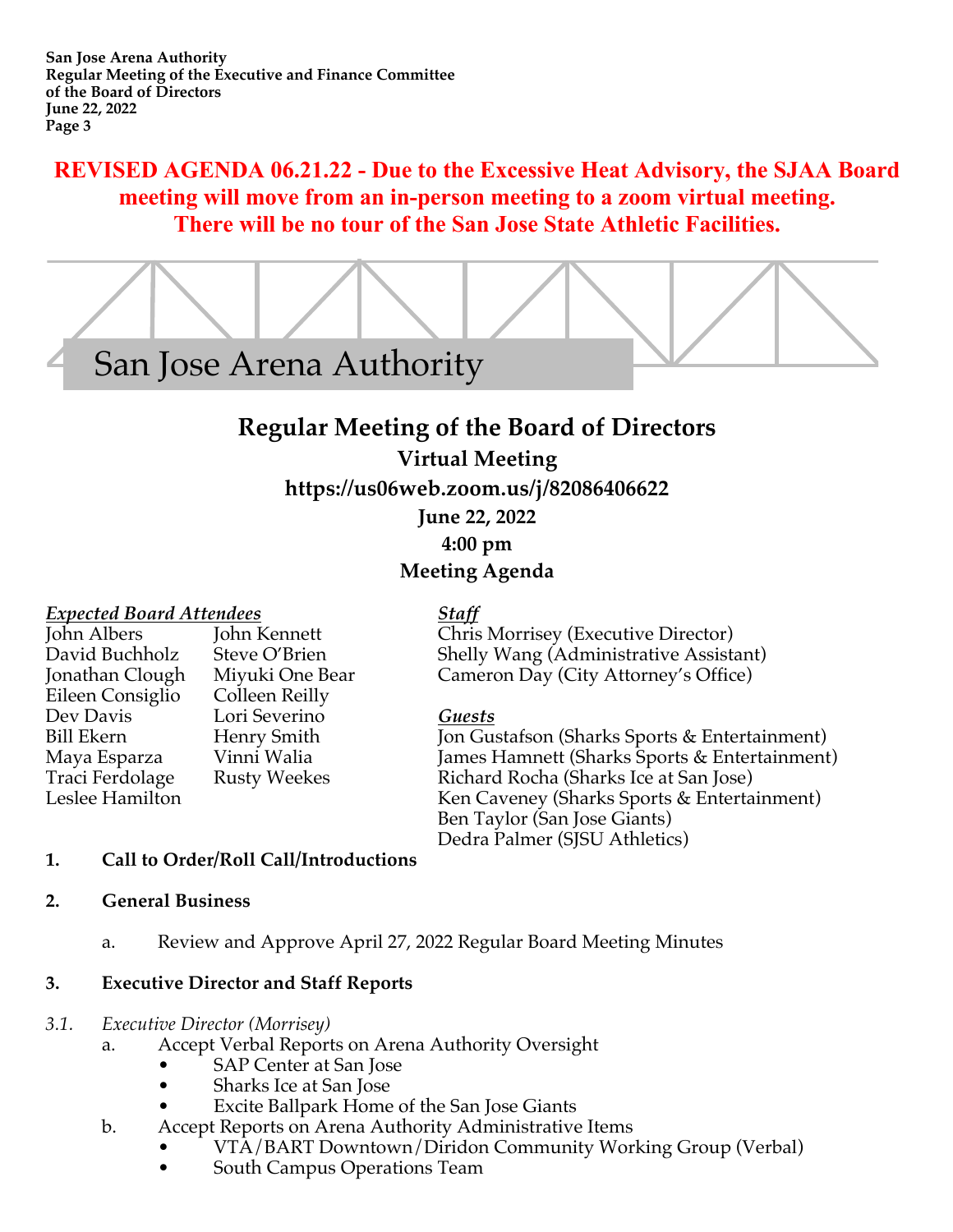**San Jose Arena Authority Regular Meeting of the Executive and Finance Committee of the Board of Directors June 22, 2022 Page 4**

- Emergency Resources Network (Verbal)
- *3.2. Administrative Assistant (Wang)* 
	- a. Accept Verbal Report on the Status of Activities at SAP Center at San Jose
	- b. Accept Verbal Report on the Status of Activities at Sharks Ice at San Jose
	- c. Accept Verbal Report on the Status of Activities at Excite Ballpark Home of the S.J. Giants

### **4. Committee Reports**

- *4.1. Standing Executive Committee (Chair: Buchholz)* a. No Report
- *4.2. Standing Finance Committee (Chair: Clough)* a. Review and Approve FY 2022-23 Arena Authority Operating Budget
- *4.3. Standing San Jose Sports Hall of Fame Committee (Chair: Weekes)*  a. Accept Verbal Report on the 2022 San Jose Sports Hall of Fame Program Activity
- *4.4. Standing Facilities Committee (Co-Chairs: Buchholz, Clough)* 
	- a. Accept Memorandum on Capital Repairs Reimbursement for SAP Center at San Jose
	- b. Accept Verbal Report on the Sharks Ice at San Jose Expansion Project Grand Opening
- *4.5. Standing Stadium Committee (Chair: Kennett)* a. Accept Verbal Report on Activities at Excite Ballpark Home of the San Jose Giants
- *4.6. Ad Hoc Board Recruitment Committee (Chair: Consiglio)*
	- a. Review and Approve Arena Authority Slate of Officers for Fiscal Year 2022-23
	- b. Review and Approve Board Member Reappointments
	- c. Accept Verbal Report on Board Vacancies
- *4.7. Standing Community Programs Committee (Co-Chairs: Hamilton and Kennett)*
	- a. Accept Report on Approved City and Community Events Program Applicant
	- b. Review and Approve City and Community Events Program Applicants:
		- San Jose Police Foundation
		- San Jose Sports Hall of Fame

## **5. Recognize Arena Authority Board Members Colleen Reilly and Jonathan Clough**

### **6. Tour of San Jose State University Athletic Facilities**

**7. Open Forum/Public Comments**

**You may speak to the Board about any discussion item that is on the agenda. You may also speak during Public Comments on items that are not on the agenda and are within the subject matter jurisdiction of the Board. Please be advised that, by law, the Board is unable to discuss or take action on issues presented during Public Comments.**

**8. Adjournment**

**All public records relating to an open session on this agenda, which are not exempt from disclosure pursuant to the California Public Records Act, that are distributed to a majority of the legislative body will be available for public inspection at the office of the San Jose Arena Authority, SAP**